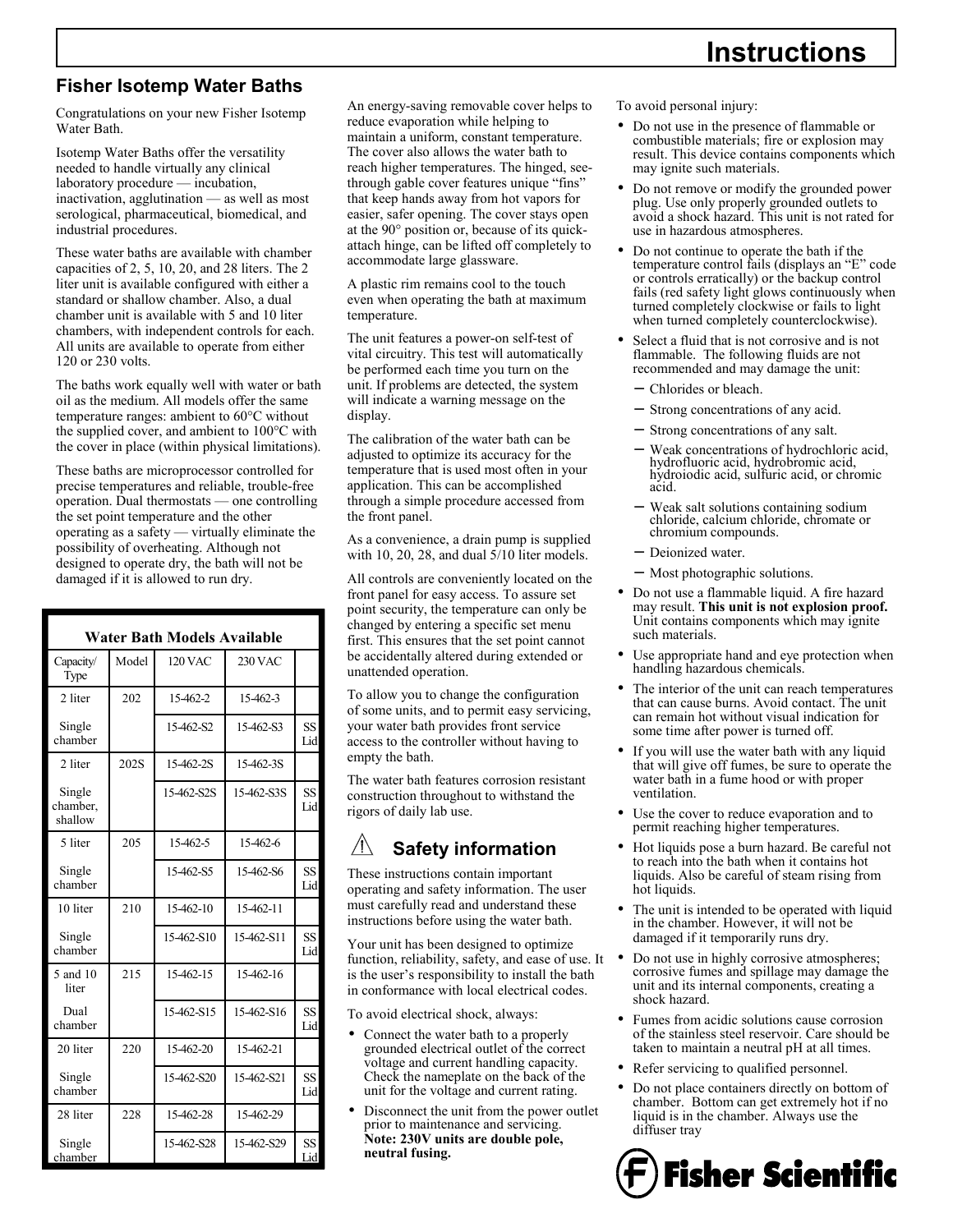## **Unpacking**

The water bath is shipped in a single carton. When unpacking the unit, check each loose item against the packing list below. Should a shortage exist, notify your Fisher branch or representative, identifying the part by name and catalog number.

**Note:** If there is shipping damage, keep the entire shipment intact — retaining the carton and all packing material — and file a claim with the final carrier. Usually the firm will send an investigator to ascertain liability.

#### **Packing List**

| )ty | <b>Item Supplied</b>                       |
|-----|--------------------------------------------|
|     | Water Bath                                 |
|     | Cover Assembly                             |
|     | Diffuser Tray                              |
|     | Thermometer Clip and Grommet               |
|     | Siphon Pump (10, 20, 28, & dual 5/10 only) |
|     | Instructions                               |
|     | Warranty Card                              |

### **Assembly and installation**

Follow these steps to assemble and install the water bath before operation:

- 1. The location must:
	- − Be indoors.
	- − Provide an adequate source of power. Check the label on the back of the unit for voltage and current requirements.
	- − Provide adequate clearance to insert samples.
	- − Be level, fixed, and capable of supporting the weight of the unit when filled with liquid and samples.
	- − Be free of drafts and wide ambient temperature variations such as near a heater or air conditioning vents.
	- − Provide a fume hood if hazardous fumes are anticipated when using the water bath.
	- − Be convenient to a sink for filling and draining the water bath.
- 2. Install the cover by inserting the hinge into the lip at the rear of the bath. Angle the cover up while pushing down to lock the hinge in place under the stainless steel tank lip. Remove the cover by lifting the lid and pushing the hinge towards the back to release it from under the tank lip. Covers on the 2 liter shallow, 5 liter, and 10 liter model baths can also be installed and removed by sliding the hinge into place under the rim and tank lips from either side.



3. Connect the line cord to a suitable grounded electrical outlet.

### **Repositioning the control panel**

**Note:** This procedure applies to 20 and 28 liter units only.

With 20 and 28 liter units, the control panel can be positioned on the side or the front of the unit in order to achieve the best use of available bench space. To change the position of the control panel, follow these steps:

- 1. Turn off the unit and disconnect from power source.
- 2. Allow to cool.
- 3. Remove thermometer and clip. Remove the cover.
- 4. Assuming that the water bath is empty, turn it over on a protected surface.
- 5. Remove two screws retaining the control panel and two screws retaining the blank panel.

**Note:** Do not disconnect internal wiring or sensors from control panel.

- 6. Remove the blank panel.
- 7. Carefully move the control panel to the new location and reinstall.
- 8. Install the blank panel at the other location.
- 9. Return unit to location of use.

10.Reconnect power, turn on and test unit.

# **Filling the unit**

Follow these steps to fill the unit in preparation for use:

**Note:** If the bath has been used previously, the tank should be thoroughly cleaned before refilling.

- 1. Fill the water bath with tap water or oil so that the liquid level is approximately 1½ inches (¾ inch with 2 liter shallow model) from the top of the tank when full anticipated load is placed in bath.
- 2. If a thermometer is used, use the clip provided to hold the thermometer to the side of the bath. Slide the O-ring on the thermometer to position the thermometer to the proper depth.
- 3. When closing the cover, place the thermometer along the front edge. A notch along the front of the cover clears the thermometer and clip with the cover closed.
- 4. For optimum results, the same fluid level should be maintained throughout the operating period.
- 5. If using water, algicide may be added to reduce algae formation. Follow the instructions supplied with the algicide.

### **Controls and indicators**

All controls and indicators are located on the front panel for ease of operation.

#### **Power on/off**

Controls line power to unit. Set to **1** position to turn on power, **0** position to turn off power.

#### **°F or °C**

Shows whether temperature is being displayed in Fahrenheit or Centigrade.

#### **Display**

During standby shows actual temperature; during setups, shows menu modes and values being selected.

#### **Alarm**

Lights to show that the backup controller is regulating the temperature rather than the primary controller.

#### **Program**

Lights to show that unit is in program mode rather than run mode; see menu below.

#### **Heat**

Lights to show when heat is being supplied to the chamber; cycles on and off as heat is requested by the controller.

#### **Menu**

Allows you to select the mode of operation. Each time you press the Menu button, the mode changes in this sequence:

- − Select temperature units in °F or °C (display shows  $C$  F).
- − Calibrate the unit (display shows CAL).
- − Display the actual temperature of the chamber (normal mode of operation).
- The unit will return to normal operation, displaying the actual temperature, if you do not touch any control for a few seconds.

#### **Set**

When in the normal mode of operation, allows you to change the temperature setpoint. When in the  $C$  F mode, allows you to change the temperature units displayed. When in the CALibration mode, allows you to set the temperature offset to calibrate the unit.

#### **Increase (**∧**)**

After entering other than normal mode, increases the displayed value.

#### **Decrease (**∨**)**

After entering other than normal mode, decreases the displayed value.

#### **Safety controller**

Sets the Limit temperature above to the primary setpoint; should be set at a higher temperature than the setpoint to give the safety, control in the event that the primary control fails. Note: The safety control is not as accurate a control as the digital control.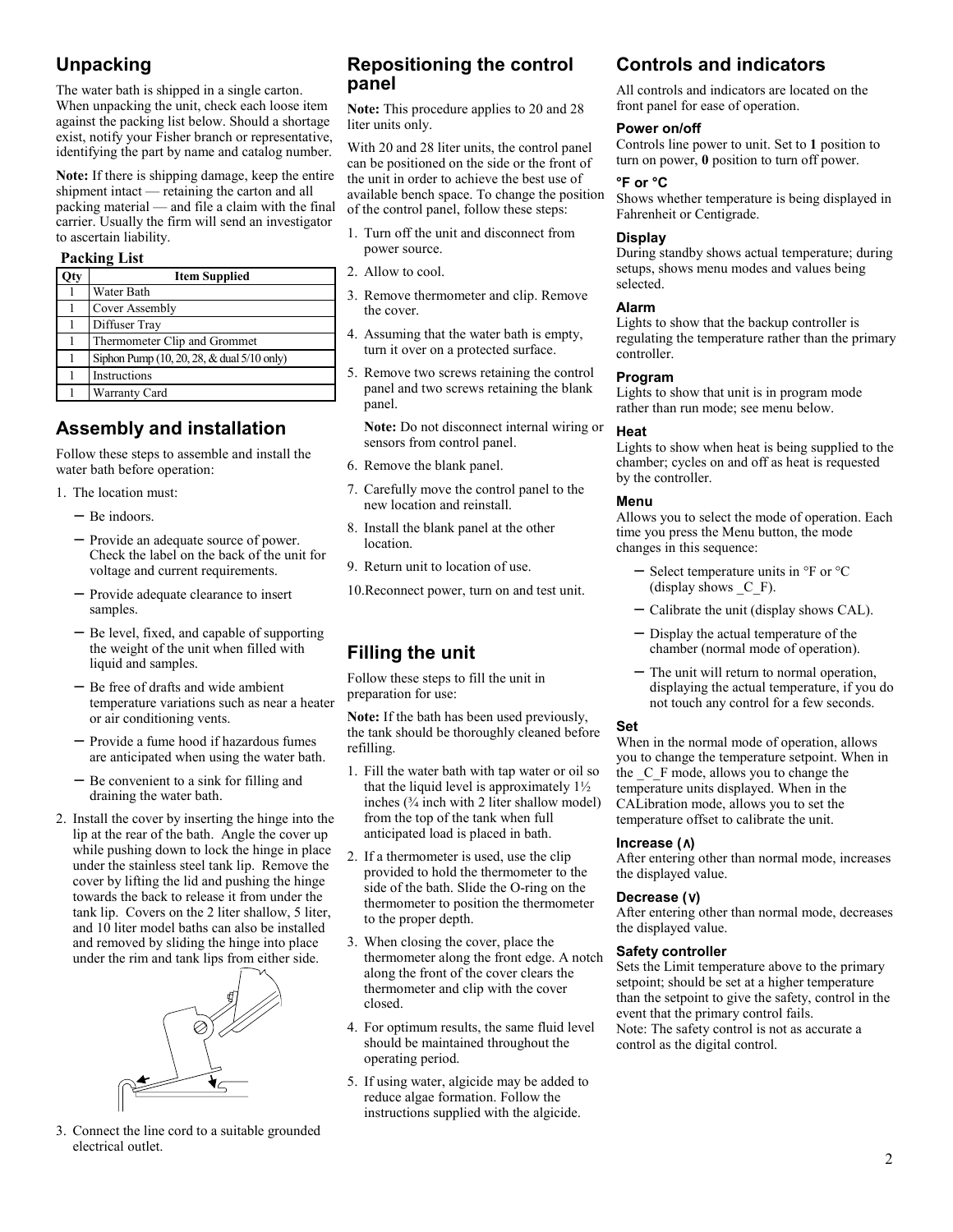# **Operation**

Follow these procedures for the operation of the unit, including:

- Power up and initial indications.
- Setting the temperature units in  $\rm{P}F$  or  $\rm{C}$ .
- Setting the temperature setpoint.
- Setting the backup temperature.
- Calibrating the unit.
- Emptying and cleaning the unit.

### **Power up**

Follow these steps to turn on the unit to prepare it for use:

- 1. Set the power switch to the ON position. The unit will go through a power-on self test that will take several seconds. During this time the display will show the unit's capacity in liters.
- 2. When the unit has completed its self-test, it will maintain the bath at the last setpoint temperature. The Heat indicator will light when the unit is applying heat to the bath. This indicator will cycle on and off during normal operation.
- 3. When the display shows normal operation after completing the self-test, continue by setting the temperature setpoint and backup temperature.
- 4. If the display shows any message after completing the self-test, do not use the unit. Refer to the Troubleshooting section to determine what is causing the message to appear on the display.

#### **Setting the temperature units to °F**   $or °C$

Note which indicator is lit to the left of the display, either F for Fahrenheit or C for Centigrade. If the desired indicator is lit, omit this procedure. To change the temperature units, follow this procedure:

- 1. Press Menu button so display shows  $C$  F. Press and hold the Set while simultaneously pressing the Increase (∧) or Decrease (∨) button until the display shows the desired temperature units, C for Centigrade or F for Fahrenheit.
- 2. Release all controls. Within a few seconds, the display will return to normal operation. The desired indicator (F or C) should be lit to the left of the display.

### **Setting the temperature setpoint**

Follow these steps to set the controller so that it maintains the desired temperature:

- 1. Turn Safety controller knob fully clockwise.
- 2. Press and hold the Set button to see the current setpoint. The Program indicator lights to show that this is the setpoint. If this setpoint is correct, there is no need to change the setting. The display will return to normal operation when the Set button is released, displaying the actual temperature.
- 3. To change the setpoint, press and hold the Set button while simultaneously pressing the Increase ( $\land$ ) or Decrease ( $\lor$ ) button. The display shows the temperature setpoint as you change it. Release the Set button when you have achieved the desired setting. The display will return to normal operation within a few seconds, displaying the actual temperature.
- 4. To check the setpoint without affecting normal operation, press the Set button at any time. To change the setpoint, repeat step 3 above.
- 5. Set the Safety temperature according to the procedure below.

### **Setting the Safety temperature**

Follow these steps to set the water bath's Safety temperature controller. 1. Set the Temperature set point 2 to 5 degrees higher than desired temperature. Wait until bath temperature stabilizes as shown by displayed actual temperature.

- 2. Turn backup controller knob counterclockwise until Alarm light just comes on. Turn the knob clockwise slightly until the light goes off.
- 3. Set the Temperature set point 5 degrees higher and verify the Safety is controlling 2 to 5 degrees above desired set point.
- 4. Set the Temperature control to desired temperature, allow the temperature to drift down, and verify the alarm light does not come on. If the light does come on, go back to step 1 setting the Safety higher.

#### Alarm Light  $^{\circ}$ o  $\odot$  $\circ$  $\circ$ 唵

**Note; If Alarm Light comes on during normal cycling, turn backup controller knob slighly clockwise and monitor. (If backup and digital controls overlap, the bath will have a wider temperature control band.)** 

### **Calibrating the unit**

To check the accuracy of the unit, clip a certified thermometer, such as Fisher Cat. No. 15-166A (not supplied with water bath), to the side of the bath as described in the installation instructions. After allowing sufficient time for the temperature to stabilize, compare the thermometer reading to the actual temperature displayed on the unit.

If the displayed temperature does not agree with the thermometer, you can calibrate the controller as follows:

1. Note the difference between the displayed temperature and the thermometer.

For example: If the displayed temperature is 37 and the thermometer reads 36, the difference is -1, meaning that the display should read 1 lower than it now shows.

- 2. Press Menu button until display shows CAL.
- 3. Press and hold the Set button while simultaneously pressing the Increase  $($  $\land)$  or Decrease (∨) button to set the desired temperature offset. Release the Set button when you have achieved the desired setting. The display will return to normal operation within a few seconds, displaying the actual temperature.

In the example above, you would set the display to read -1.

**Note:** The temperature offset can be set up to a range of 5.5°C or 10.0°F.

### **Emptying and cleaning the unit**

**Please be advised that stainless steel can and will rust if not regularly cleaned and properly maintained.** It is recommended that the bath be cleaned at least on a monthly basis for moderate or continuous use applications. Follow these steps to empty and clean the unit after using it:

- 1. Turn off power, unplug the unit, and allow to cool completely.
- 2. If you have a water bath of 2 or 5 liter capacity, pour the liquid from the unit into an appropriate disposal container.
- 3. If you have any other size water bath, allow the unit to cool and use the hand pump to empty the unit into an appropriate disposal container.
- 4. Clean the inside of the water bath with mild detergent (such as Joy dishwashing detergent) and warm water. **Do not scrub any surface with steel wool.** (Steel wool leaves small metal particles behind that will rust, causing the pan to look rusty). In instances where a heavy coating of residue has accumulated inside the tank or where there is evidence that corrosion is beginning, the use of a stainless steel cleaner (such as 3M Stainless Steel Cleaner and Polish) is recommended.
- 5. Rinse and wipe all tank surfaces with clean water
- 6. Unit is now ready for next use.